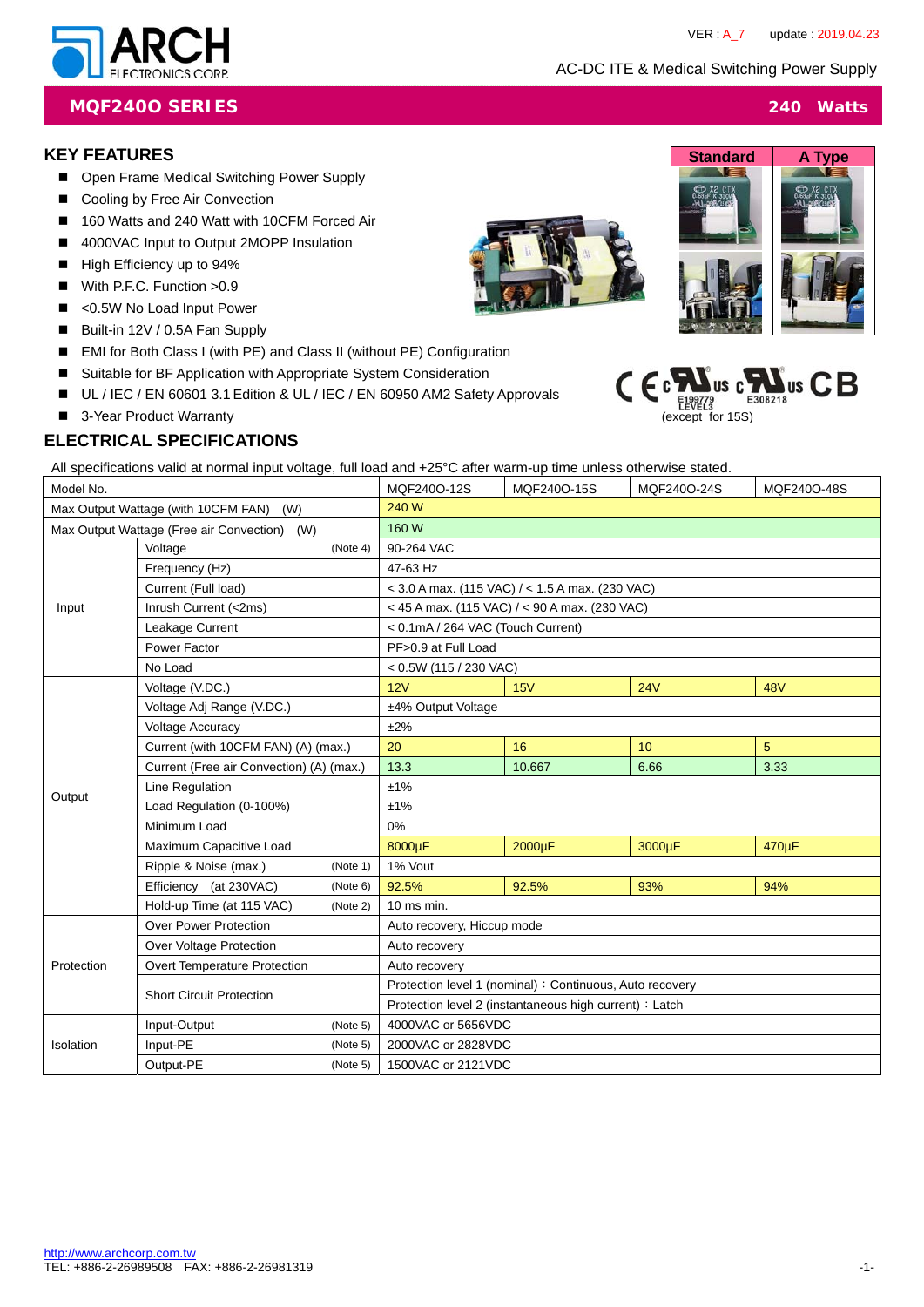AC-DC ITE & Medical Switching Power Supply



**MQF240O SERIES 240 Watts**

# **ELECTRICAL SPECIFICATIONS**

| All specifications valid at normal input voltage, full load and +25°C after warm-up time unless otherwise stated. |                                  |             |                                                                                           |             |                                                                           |  |  |
|-------------------------------------------------------------------------------------------------------------------|----------------------------------|-------------|-------------------------------------------------------------------------------------------|-------------|---------------------------------------------------------------------------|--|--|
| Model No.                                                                                                         |                                  | MQF240O-12S | MQF240O-15S                                                                               | MQF240O-24S | MQF240O-48S                                                               |  |  |
| Environment                                                                                                       | <b>Operating Temperature</b>     |             | $-30^{\circ}$ C $+70^{\circ}$ C (with derating)                                           |             |                                                                           |  |  |
|                                                                                                                   | Storage Temperature              |             | $-30^{\circ}$ C $+85^{\circ}$ C                                                           |             |                                                                           |  |  |
|                                                                                                                   | <b>Temperature Coefficient</b>   |             | $±0.05\%/°C$                                                                              |             |                                                                           |  |  |
|                                                                                                                   | <b>Altitude During Operation</b> |             | 5000m                                                                                     |             |                                                                           |  |  |
|                                                                                                                   | Humidity                         |             | 20~90% RH                                                                                 |             |                                                                           |  |  |
|                                                                                                                   | Atmospheric Pressure             |             | 56 kPa to 106 kPa                                                                         |             |                                                                           |  |  |
|                                                                                                                   | <b>MTBF</b>                      |             | >250,000 h @ 25°C (MIL-HDBK-217F, Notice 1)                                               |             |                                                                           |  |  |
|                                                                                                                   | Vibration                        |             | IEC60068-2-27 (10~500Hz, 2G 10min./1cycle, 60min. each along X, Y, Z axes)                |             |                                                                           |  |  |
|                                                                                                                   | Shock                            |             | IEC60068-2-6                                                                              |             |                                                                           |  |  |
|                                                                                                                   | Dimension (L x W x H)            |             |                                                                                           |             | 4.1 x 2.05 x 1.087 Inches (103.9 x 52.0 x 27.6 mm) Tolerance $\pm$ 0.5 mm |  |  |
| Physical                                                                                                          | Weight                           |             | 234 <sub>g</sub>                                                                          |             |                                                                           |  |  |
|                                                                                                                   | <b>Cooling Method</b>            |             | Free convection / 10 CFM FAN                                                              |             |                                                                           |  |  |
| Safety                                                                                                            | Approval                         |             | Others: UL / IEC / EN 60601 3.1 <sup>rd</sup> Edition & UL / IEC / EN 60950 AM2           |             |                                                                           |  |  |
|                                                                                                                   | Approval / Meet                  |             | UL / IEC / EN 60601 3.1 <sup>rd</sup> Edition / UL / IEC / EN 60950 AM2 (meet)<br>$15S$ : |             |                                                                           |  |  |
|                                                                                                                   | <b>Conducted EMI</b><br>(Note 8) |             | EN55011 Conducted Class B                                                                 |             |                                                                           |  |  |
| <b>EMC</b>                                                                                                        | <b>Radiated EMI</b>              | (Note 8)    | EN55011 Class I class B / Class II class A                                                |             |                                                                           |  |  |
|                                                                                                                   | <b>EMS</b>                       |             | EN60601-1-2 4th edition                                                                   |             |                                                                           |  |  |

### **NOTE**

- 1. Ripple & Noise are measured at 20MHz of bandwidth with 0.1uF & 47uF parallel capacitor.
- 2. Hold-up Time measured at 90% Vout.
- 3. Fan Supply=12V/0.5A (max) for driving a fan..
- 4. Please check the derating curve for more details.
- 5. Strongly recommend to conduct this test with DC Voltage. If customer wishes to test with AC Voltage, please disconnect all Y-Capacitors within Arch power supply.
- Vin at 230 VAC & 48 Vout 6.



(After 30 minutes of burn-in)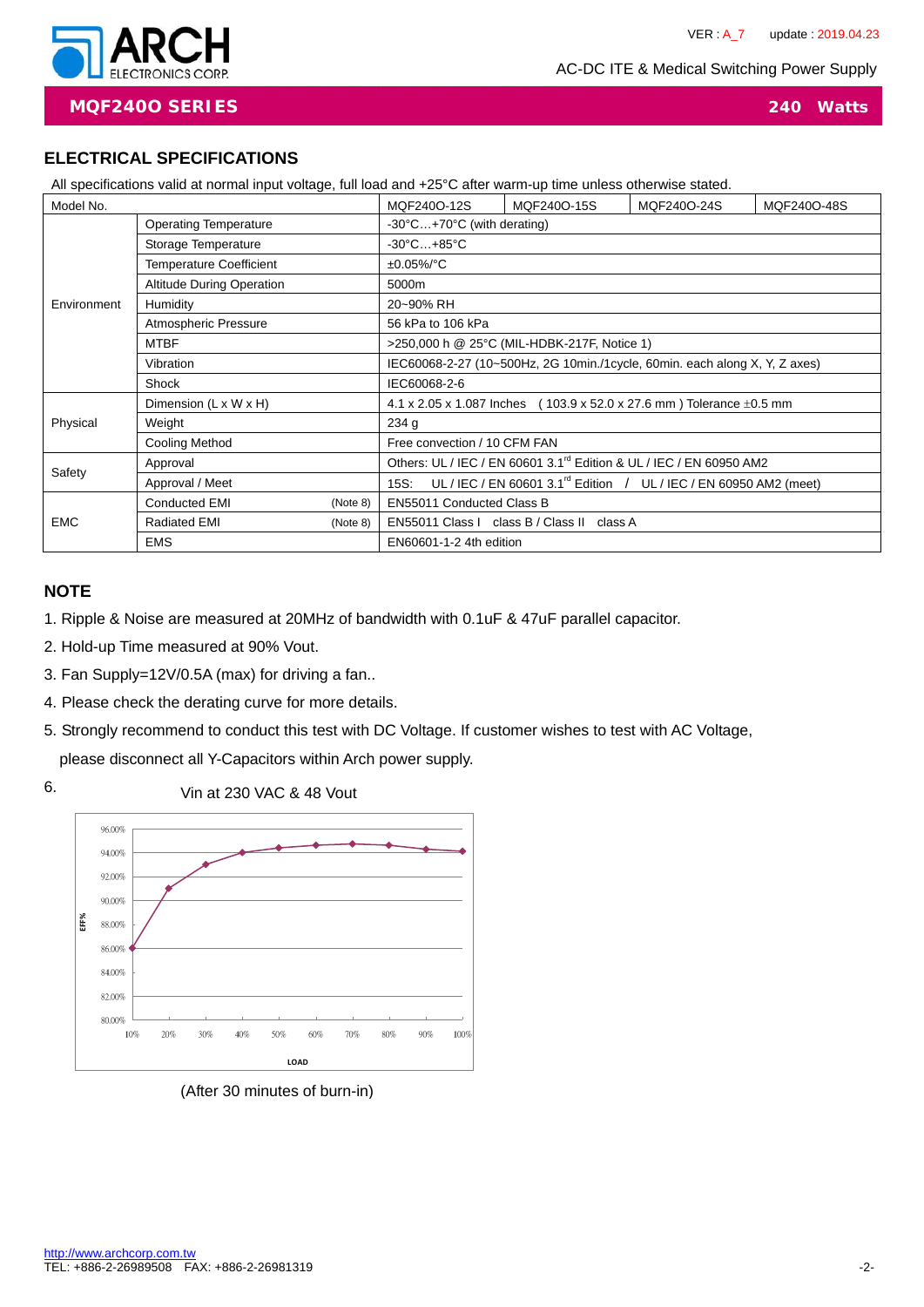AC-DC ITE & Medical Switching Power Supply



**MQF240O SERIES 240 Watts**

### **NOTE**

7. The FAN supply is designed to serve as the source of the additive external fan for the cooling of the power supply, enabling the full load delivery and assuring the best life span of the product. Please do not use this FAN supply to drive other devices.

| For 12S, 24S, 48S |            |            |            |  |  |
|-------------------|------------|------------|------------|--|--|
| Main              | <b>FAN</b> | FAN        | <b>FAN</b> |  |  |
| Output            | Voltage    | Voltage    | Voltage    |  |  |
| Power             | (at 0.1A)  | (at 0.25A) | (at 0.5A)  |  |  |
| 25%               | 12.1V      | 11.8V      | 11.5V      |  |  |
| 50%               | 12.2V      | 11.9V      | 11.7V      |  |  |
| 75%               | 12.3V      | 12.0V      | 11.8V      |  |  |
| 100%              | 12.5V      | 12.2V      | 11.9V      |  |  |

| For 15S |           |            |            |  |  |
|---------|-----------|------------|------------|--|--|
| Main    | FAN       | FAN        | <b>FAN</b> |  |  |
| Output  | Voltage   | Voltage    | Voltage    |  |  |
| Power   | (at 0.1A) | (at 0.25A) | (at 0.5A)  |  |  |
| 25%     | 10.8V     | 10.2V      | 9.3V       |  |  |
| 50%     | 10.9V     | 10.3V      | 9.4V       |  |  |
| 75%     | 10.9V     | 10.4V      | 9.5V       |  |  |
| 100%    | 11.0V     | 10.4V      | 9.5V       |  |  |

- 8. Please secure the power supply unit to your metal case by using the four screw holes in the corners for either Class I or Class II equipment
- 9. **CAUTION: Double pole, neutral fusing. Disconnect mains before servicing.**

#### **DERATING**



**BLOCK DIAGRAM** 

Single Output

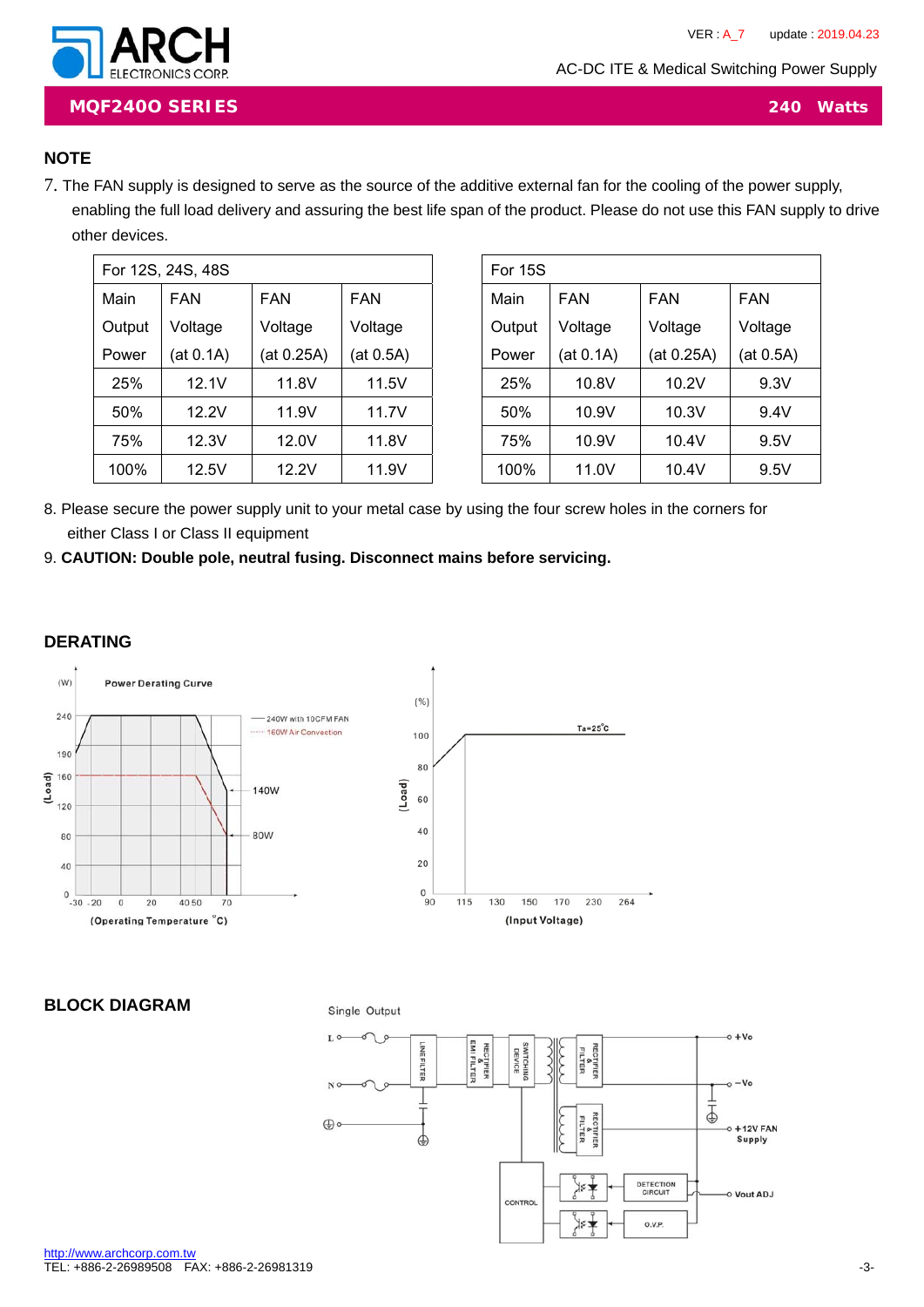$CT$ 

 $27.6$ 

 $\mathbb{I}_{2.0}$ 



**MQF240O SERIES 240 Watts**

# **MECHANICAL DIMENSION ( Top View )**





| PIN#                           | Single                              | <b>Mating Housing</b>            | <b>Terminal</b>                  |  |  |  |
|--------------------------------|-------------------------------------|----------------------------------|----------------------------------|--|--|--|
|                                | AC Input Connector Pin: Alex 9397-3 |                                  |                                  |  |  |  |
| 1                              | AC IN(N)                            |                                  |                                  |  |  |  |
| 2                              | <b>NO PIN</b>                       | Alex 9396-3                      | Alex 96T Series<br>or equivalent |  |  |  |
| 3                              | AC IN (L)                           | or equivalent                    |                                  |  |  |  |
| <b>DC Output Connector Pin</b> |                                     |                                  |                                  |  |  |  |
| 4                              | +DC OUT                             | M3.5 Pan HD screw in 2 positions |                                  |  |  |  |
| 5                              | -DC OUT                             | Torque to 8 lbs-in(90 cNm) max.  |                                  |  |  |  |
| <b>Others</b>                  |                                     |                                  |                                  |  |  |  |
| 6                              | <b>PE</b>                           |                                  |                                  |  |  |  |

| Connector Pin (FAN) = Cherng Weei CX-W250-02 |                |                        |                      |  |  |
|----------------------------------------------|----------------|------------------------|----------------------|--|--|
| PIN#                                         | Single         | <b>Mating Housing</b>  | Terminal             |  |  |
| F <sub>1</sub>                               | +AUX OUT       | Cherng Weei CS-H250-02 | Cherng Weei CS-T2501 |  |  |
| F <sub>2</sub>                               | <b>AUX OUT</b> | or equivalent          | or equivalent        |  |  |